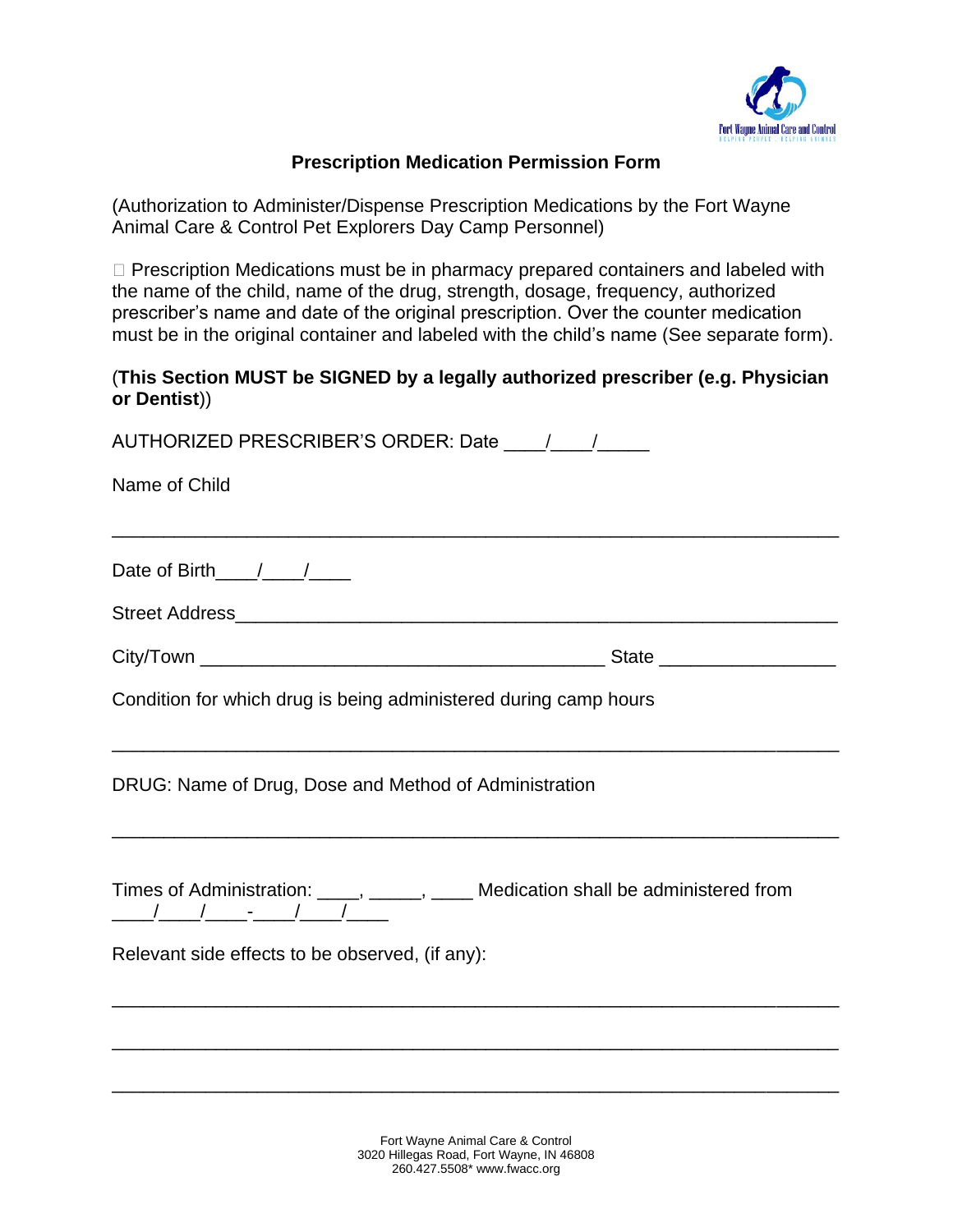

If there are side effects to medication(s), what is the plan for management?

\_\_\_\_\_\_\_\_\_\_\_\_\_\_\_\_\_\_\_\_\_\_\_\_\_\_\_\_\_\_\_\_\_\_\_\_\_\_\_\_\_\_\_\_\_\_\_\_\_\_\_\_\_\_\_\_\_\_\_\_\_\_\_\_\_\_\_\_\_\_

\_\_\_\_\_\_\_\_\_\_\_\_\_\_\_\_\_\_\_\_\_\_\_\_\_\_\_\_\_\_\_\_\_\_\_\_\_\_\_\_\_\_\_\_\_\_\_\_\_\_\_\_\_\_\_\_\_\_\_\_\_\_\_\_\_\_\_\_\_\_

\_\_\_\_\_\_\_\_\_\_\_\_\_\_\_\_\_\_\_\_\_\_\_\_\_\_\_\_\_\_\_\_\_\_\_\_\_\_\_\_\_\_\_\_\_\_\_\_\_\_\_\_\_\_\_\_\_\_\_\_\_\_\_\_\_\_\_\_\_\_

\_\_\_\_\_\_\_\_\_\_\_\_\_\_\_\_\_\_\_\_\_\_\_\_\_\_\_\_\_\_\_\_\_\_\_\_\_\_\_\_\_\_\_\_\_\_\_\_\_\_\_\_\_\_\_\_\_\_\_\_\_\_\_\_\_\_\_\_\_\_

\_\_\_\_\_\_\_\_\_\_\_\_\_\_\_\_\_\_\_\_\_\_\_\_\_\_\_\_\_\_\_\_\_\_\_\_\_\_\_\_\_\_\_\_\_\_\_\_\_\_\_\_\_\_\_\_\_\_\_\_\_\_\_\_\_\_\_\_\_\_

\_\_\_\_\_\_\_\_\_\_\_\_\_\_\_\_\_\_\_\_\_\_\_\_\_\_\_\_\_\_\_\_\_\_\_\_\_\_\_\_\_\_\_\_\_\_\_\_\_\_\_\_\_\_\_\_\_\_\_\_\_\_\_\_\_\_\_\_\_\_

\_\_\_\_\_\_\_\_\_\_\_\_\_\_\_\_\_\_\_\_\_\_\_\_\_\_\_\_\_\_\_\_\_\_\_\_\_\_\_\_\_\_\_\_\_\_\_\_\_\_\_\_\_\_\_\_\_\_\_\_\_\_\_\_\_\_\_\_\_\_\_\_\_\_\_\_\_\_\_\_\_\_\_\_\_

\_\_\_\_\_\_\_\_\_\_\_\_\_\_\_\_\_\_\_\_\_\_\_\_\_\_\_\_\_\_\_\_\_\_\_\_\_\_\_\_\_\_\_\_\_\_\_\_\_\_\_\_\_\_\_\_\_\_\_\_\_\_\_\_\_\_\_\_\_\_\_\_\_\_\_\_\_\_\_\_\_\_\_\_\_

Is this a controlled drug?

Allergies: Reaction to, or negative interaction with food or drugs? If YES, list:

## **The legally authorized Prescriber's Name**

| (Print Name Clearly)          |                                  |
|-------------------------------|----------------------------------|
|                               |                                  |
|                               |                                  |
|                               | State ________ Zip _____________ |
| <b>Authorized Prescriber:</b> |                                  |
|                               |                                  |

(Parent or Guardian, please complete Parent/Guardian Authorization as well)